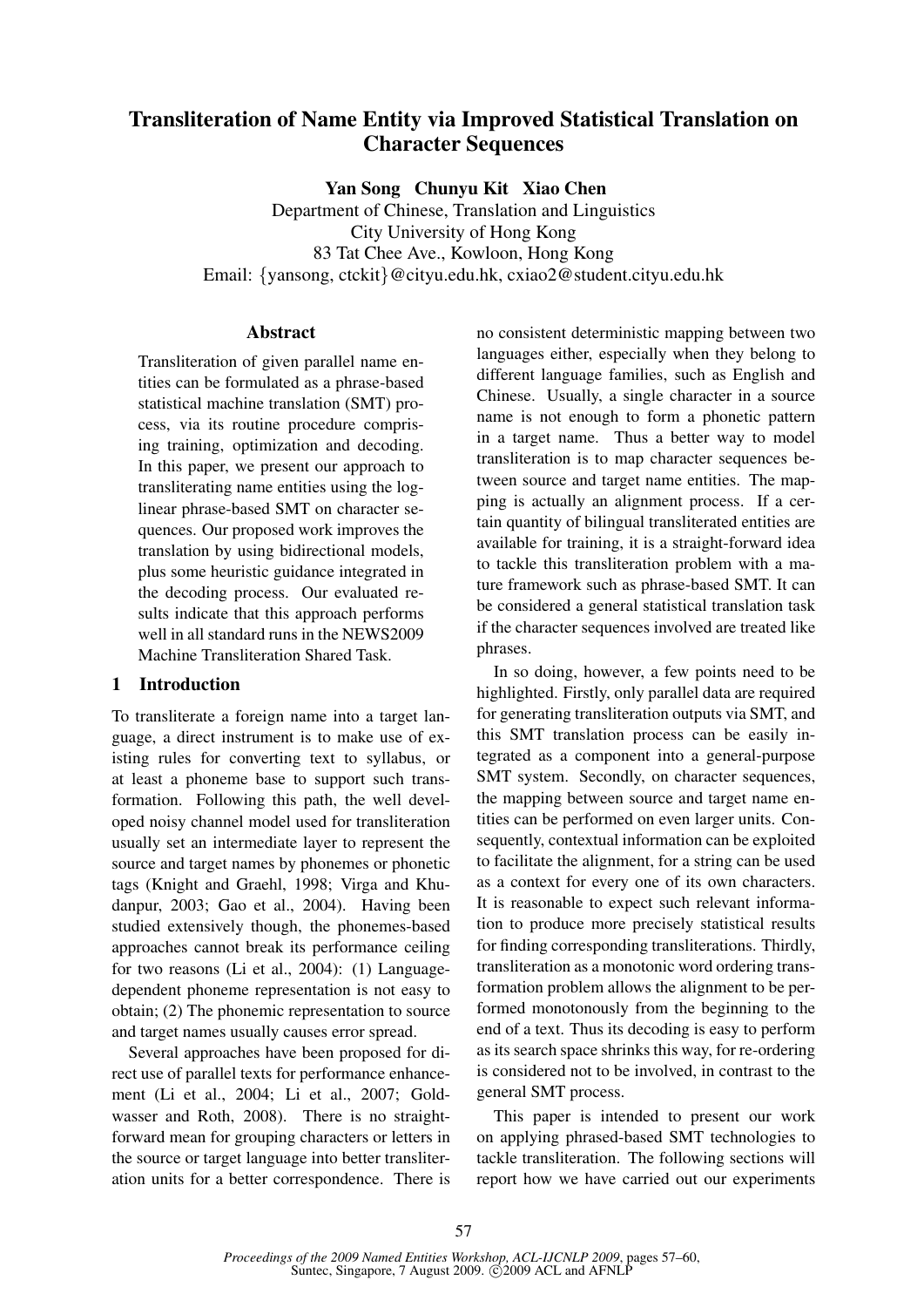for the NEWS2009 task (Li et al., 2009) and present the experimented results.

#### 2 Transliteration as SMT

In order to transliterate effectively via a phrase based SMT process for our transliteration task, we opt for the log-linear framework (Och and Ney, 2002), a straight-forward architecture to have several feature models integrated together as

$$
P(t|s) = \frac{exp[\sum_{i=1}^{n} \lambda_i h_i(s, t)]}{\sum_t exp[\sum_{i=1}^{n} \lambda_i h_i(s, t)]}
$$
(1)

Then the transliteration task is to find the proper source and corresponding target chunks to maximize  $P(t|s)$  as

$$
t = \underset{t}{\operatorname{argmax}} P(t|s) \tag{2}
$$

In (1),  $h_i(s, t)$  is a feature model formulated as a probability functions on a pair of source and target texts in logarithmic form, and  $\lambda_i$  is a parameter to optimize its contribution. The two most important models in this framework are the translation model (i.e., the transliteration model in our case), and the target language model. The former is defined as

$$
h_i(s,t) = \log p(s,t) \tag{3}
$$

where  $p(s, t)$  is  $p(s|t)$  or  $p(t|s)$  according to the direction of training corresponding phrases. (Och and Ney, 2002) show that  $p(t|s)$  gives a result comparable to  $p(s|t)$ , as in the source-channel framework. (Gao et al., 2004) also confirm on transliteration that the direct model with  $p(t|s)$ performs well while working on the phonemic level. For our task, we have tested these choices for  $p(s, t)$  on all our development data, arriving at a similar result. However, we opt to use both  $p(s|t)$  and  $p(t|s)$  if they give similar transliteration quality in some language pairs. Thus we take  $p(t|s)$  for our primary transliteration model for searching candidate corresponding character sequences, and  $p(s|t)$  as a supplement.

In addition to the translation model feature, another feature for the language model can be described as

$$
h_i(s,t) = \log p(t) \tag{4}
$$

Usually the n-gram language model is used for its effectiveness and simplicity.

#### 2.1 Training

For the purpose of modeling the training data, the characters from both the source and target name entities for training are split up for alignment, and then phrase extraction is conducted to find the mapping pairs of character sequence.

The alignment is performed by expectationmaximization (EM) iterations in the IBM model-4 SMT training using the GIZA++ toolkit<sup>1</sup>. In some runs, however, e.g., English to Chinese and English to Korean transliteration, the character number of the source text is always more than that of the target text, the training conducted only on characters may lead to many abnormal fertilities and then affect the character sequence alignment later. To alleviate this, a pre-processing step before GIZA++ training applies unsupervised learning to identify many frequently co-occurring characters as fixed patterns in the source texts, including all available training, development and testing data. All possible tokens of the source names are considered.

Afterwards, the extraction and probability estimation of corresponding sequences of characters or pre-processed small tokens aligned in the prior step is performed by 'diag-growth-final' (Koehn et al., 2003), with maximum length 10, which is tuned on development data, for both the sourceto-target and the target-to-source character alignment. Then two transliteration models, namely  $p(t|s)$  and  $p(s|t)$ , are generated by such extraction for each transliteration run.

Another component involved in the training is an n-gram language model. We set  $n = 3$  and have it trained with the available data of the target language in question.

#### 2.2 Optimization

Using the development sets for the NEWS2009 task, a minimum error rate training (MERT) (Och, 2003) is applied to tune the parameters for the corresponding feature models in (1). The training is performed with regard to the mean F-score, which is also called fuzziness in top-1, measuring on average how different the top transliteration candidate is from its closest reference. It is worth noting that a high mean F-score indicates a high accuracy of top candidates, thus a high mean reciprocal rank (MRR), which is used to quantify the overall performance of transliteration.

<sup>1</sup> http://code.google.com/p/giza-pp/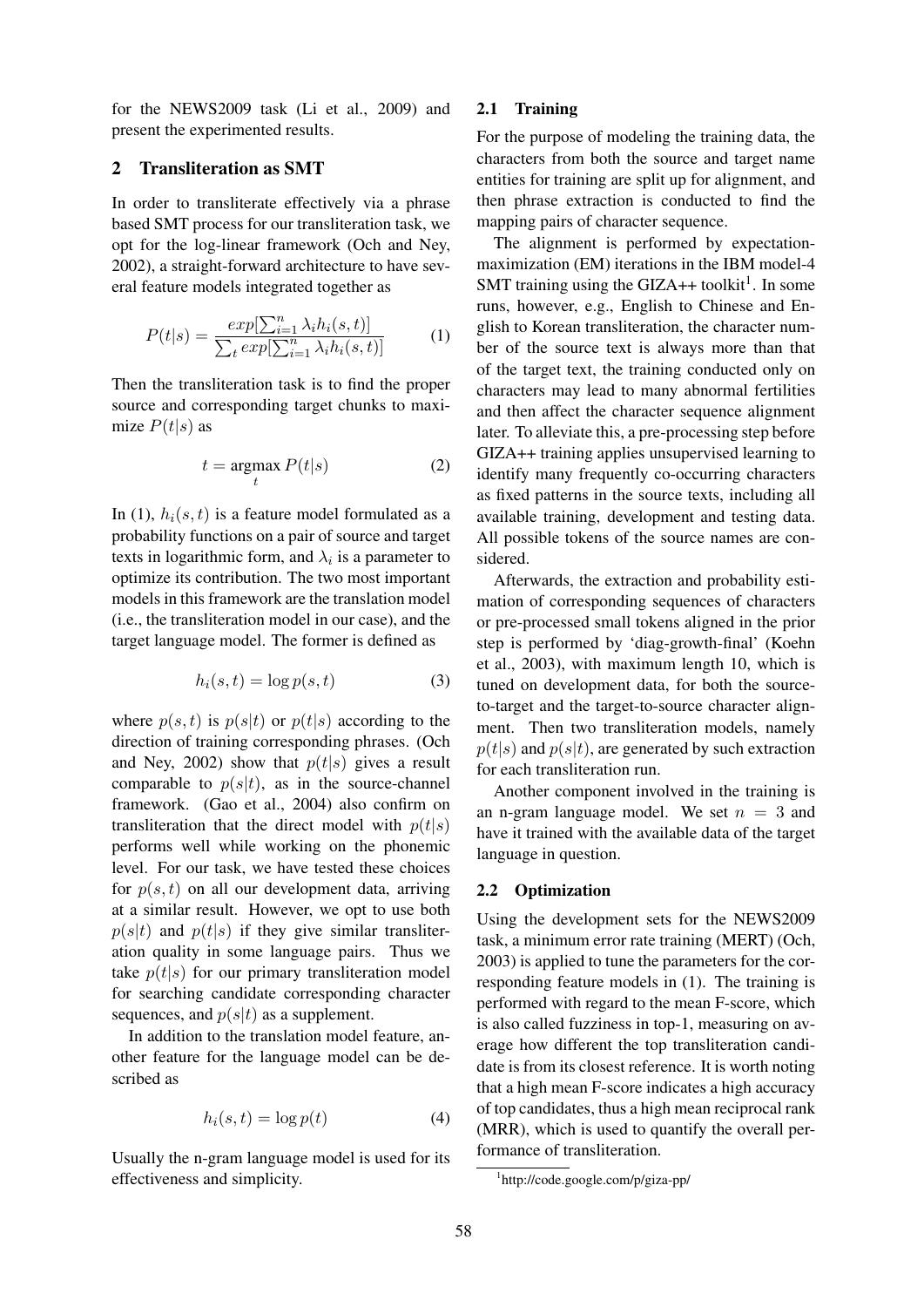Table 1: Comparison: baseline v.s. optimized performance on EnCh and EnRu development sets.

|                   |                |      | $\lambda_2$ | $\lambda_3$ | Mean F | MRR   |
|-------------------|----------------|------|-------------|-------------|--------|-------|
| EnCh <sup>b</sup> | B <sup>c</sup> |      |             |             | 0.803  | 0.654 |
|                   |                | 2.38 | 0.33        | 0.29        | 0.837  | 0.709 |
| EnRu              | В              |      |             |             | 0.845  | 0.485 |
|                   |                | 2.52 | 0.27        | 0.21        | 0.927  | 0.687 |

<sup>a</sup> The subscripts 1, 2 and 3 refer to the two transliteration models  $p(t|s)$  and  $p(s|t)$  and another language ation models  $p(t|s)$  and  $p(s|t)$  and another ranguage<br>model respectively, and normalized as  $\sum_{i=1}^{3} \lambda_i = 3$ .

<sup>b</sup> EnCh stands for English to Chinese run and EnRu for English to Russian run.

As shown in Table 1, the optimization of the three major models leads to a significant performance improvement, especially when training data is limited, such as the EnRu run, only 5977 entries of name entities are provided for training. And, it is also found that the optimized feature weights for other language pairs are similar to these for the two runs as shown in the table above<sup>2</sup>.

Note for the optimization of the parameters, that only the training data is used for construction of models. For the test, both the training and the development sets are used for training.

#### 2.3 Decoding

The trained source-to-target and target-to-source transliteration models are integrated with the language model as given in (1) for our decoding. We implement a beam-search decoder to deal with these multiple transliteration models, which takes both the forward- and backward-directional aligned character sequences as factors to contribute to the transliteration probability. Considering the monotonic transformation order, the decoding is performed sequentially from the beginning to the end of a source text. No re-ordering is needed for such transliteration. As the search space is restricted in this way, the accuracy of matching possible transliteration pairs is not affected when the decoding is maintained at a faster speed than that for ordinary translation. In addition, another heuristic condition is also used to guide this monotonic decoding. For those target character sequences found in the training data, their positions in a name entity can help the decod-

Table 3: Numbers of name entities in NEWS2009 training data<sup>6</sup>.

| EnCh | 34857 | EnHi | 10990 |  |  |
|------|-------|------|-------|--|--|
| EnJa | 29811 | EnTa | 9031  |  |  |
| EnKo | 5838  | EnKa | 9040  |  |  |
| JnJk | 19891 | EnRu | 6920  |  |  |

ing to find better corresponding transliterations, for some texts appear more frequently at the beginning of a name entity and others at the end. We use the probabilities for all aligned target character sequences in different positions, and exploit the data as an auxiliary feature model for the generation. Finally, all possible target candidates are generated by (2) for source names.

#### 3 Evaluation Results

For NEWS2009, we participated in all 8 standard runs of transliteration task, namely, EnCh (Li et al., 2004), EnJa, EnKo, JnJk<sup>3</sup>, EnHi, EnTa, EnKa and EnRu (Kumaran and Kellner, 2007). Ten best candidates generated for each source name are submitted for each run. The transliteration performance is evaluated by the official script<sup>4</sup>, using six metrics<sup>5</sup>. The official evaluation results for our system are presented in Table 2.

The effectiveness of our approach is revealed by the fact that many of our Mean F-scores are above 0.8 for various tasks. These high scores suggest that our top candidates are close to the given references. Besides, it is also interesting to look into how well the desired targets are generated under a certain recall rate, by examining if the best answers are among the ten candidates produced for each source name. If the recall rate goes far beyond MRR, it can be a reliable indication that the desired targets are found for most source names, but just not put at the top of the ten-best. From the last column in Table 2, we can see a great chance to improve our performance, especially for EnCh, JnJk and EnRu runs.

 $\circ$  B stands for baseline configuration and O for optimized case.

<sup>&</sup>lt;sup>2</sup>Interestingly, the first model contributes much more than others. It can achieve a comparable result even without model 2 and 3, according to our experiments.

<sup>3</sup> http://www.cjk.org

<sup>4</sup> https://translit.i2r.a-star.edu.sg/news2009/evaluation/

 ${}^{5}$ The six metrics are Word Accuracy in Top-1 (ACC), Fuzziness in Top-1 (Mean F-score), Mean Reciprocal Rank (MRR), Precision in the n-best candidates (Map ref), Precesion in the 10-best candidates (Map<sub>10</sub>) and Precision in the system produced candidates (Map<sub>sys</sub>).

 $6$ Note that in some of the runs, when a source name has multiple corresponding target names, the numbers are calculated according to the total target names in both the training and development data.